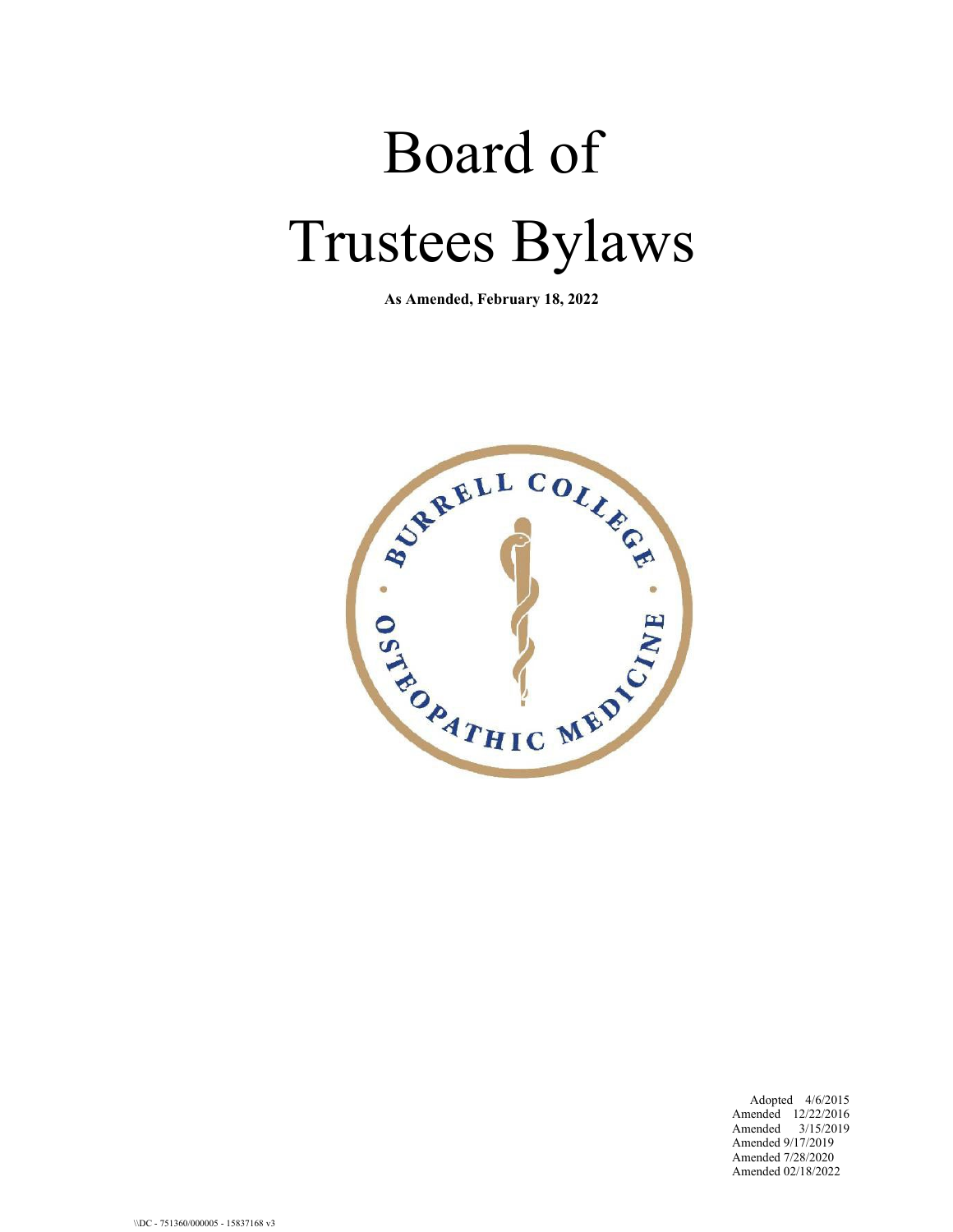## Contents

| Section 6.2: COMPLIANCE WITH LAWS, REGULATIONS AND MAINTENANCE OF |  |
|-------------------------------------------------------------------|--|
|                                                                   |  |
|                                                                   |  |
|                                                                   |  |
|                                                                   |  |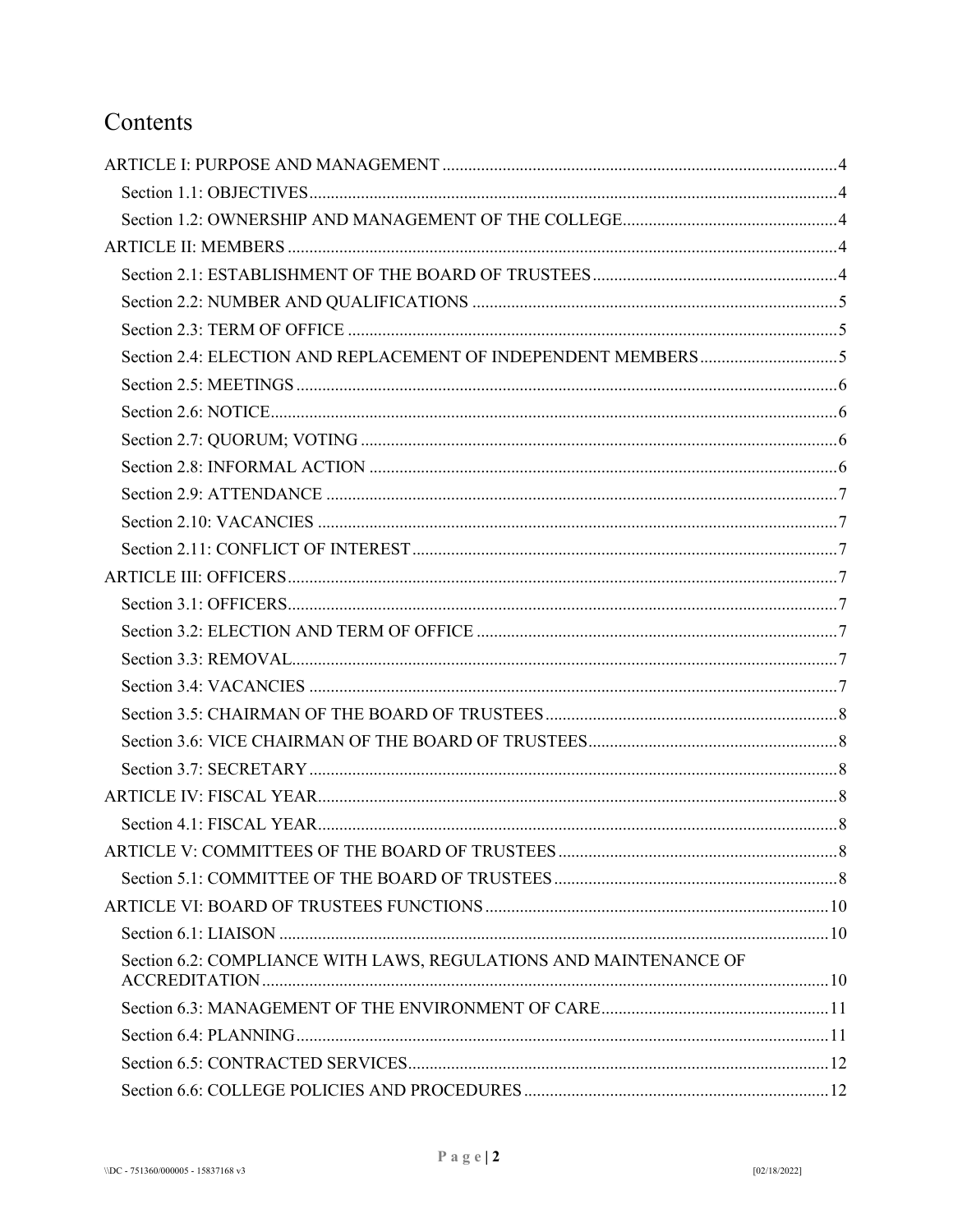| EXHIBIT C: EXECUTIVE AND MANAGEMENT CONFLICT OF INTEREST POLICY  19 |  |
|---------------------------------------------------------------------|--|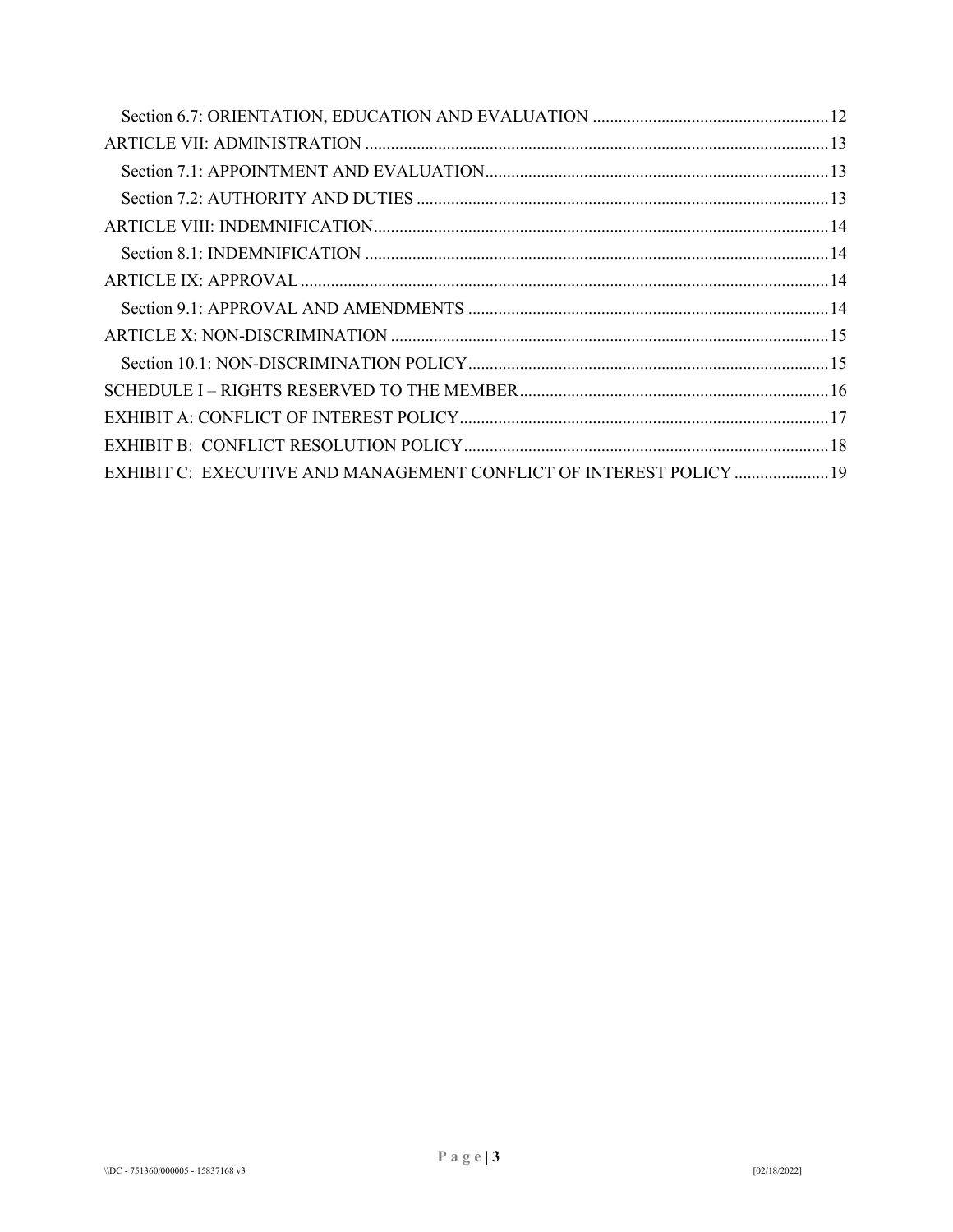## **ARTICLE I: PURPOSE AND MANAGEMENT**

#### <span id="page-3-1"></span><span id="page-3-0"></span>SECTION 1.1: OBJECTIVES

The Burrell College of Osteopathic Medicine, LLC ("BCOM LLC") operates the Burrell College of Osteopathic Medicine (the "College"), an osteopathic medical college licensed to do business in Las Cruces, New Mexico. The role and purpose of the College is to provide the education and clinical training of future osteopathic physicians.

## <span id="page-3-2"></span>SECTION 1.2: OWNERSHIP AND MANAGEMENT OF THE COLLEGE

1.2.1 BCOM Investment Partners, LLC (the "Company") is the sole owner and member of BCOM LLC. These Bylaws reflect the delegation of certain oversight and operational responsibilities to the College's Board of Trustees (the "Board of Trustees").

1.2.2 Governance, oversight, and direction of the College, as described in these Trustee Bylaws, is vested in the Board of Trustees. The primary responsibility and goal of the Board of Trustees is to further the mission and purpose of the College by providing autonomous oversight of the College, thereby facilitating the establishment and approval of policies, the maintenance of quality education and the provision of institutional management and planning, all in a manner that is responsive to the needs of Las Cruces, the State of New Mexico and the Borderplex Region and in compliance with applicable regulatory, licensing and accrediting bodies.

1.2.3 The College's officers and the Board of Trustees have the governance rights and duties set forth in these Bylaws. Any and all powers and authority not specifically granted by these Bylaws to the Board of Trustees are reserved to the Company.

1.2.4 The Board of Trustees has authority to select, hire, evaluate and terminate the employment of the President/CEO of the College. The President/CEO manages the day-to-day business affairs and administration of the College and reports to the Board of Trustees. The Board of Trustees has delegated to the President/CEO authority for the College's business operations as described within these Bylaws. The President/CEO's fiscal authority is subject to the Annual Budget and Plan approved by the Board of Trustees and, to the extent required by these Bylaws, ratified by the Company.

## **ARTICLE II: MEMBERS**

## <span id="page-3-4"></span><span id="page-3-3"></span>SECTION 2.1: ESTABLISHMENT OF THE BOARD OF TRUSTEES

2.1.1 The Board of Trustees, as a collective entity, and its individual members (each, a "Member"), shall exercise those privileges and duties specified by these Bylaws.

2.1.2 The Board of Trustees shall be delegated full autonomy and authority by the Company to oversee general administrative matters and matters of governance of the College as described within these Bylaws, including, but not limited to, policy development, performance improvement, and organizational management and planning. The Company acknowledges the Members as a valuable resource necessary for the delivery of quality education in a manner that is efficient and responsible to the community. The authority granted to the Board of Trustees shall be exercised in a manner commensurate with these quality goals.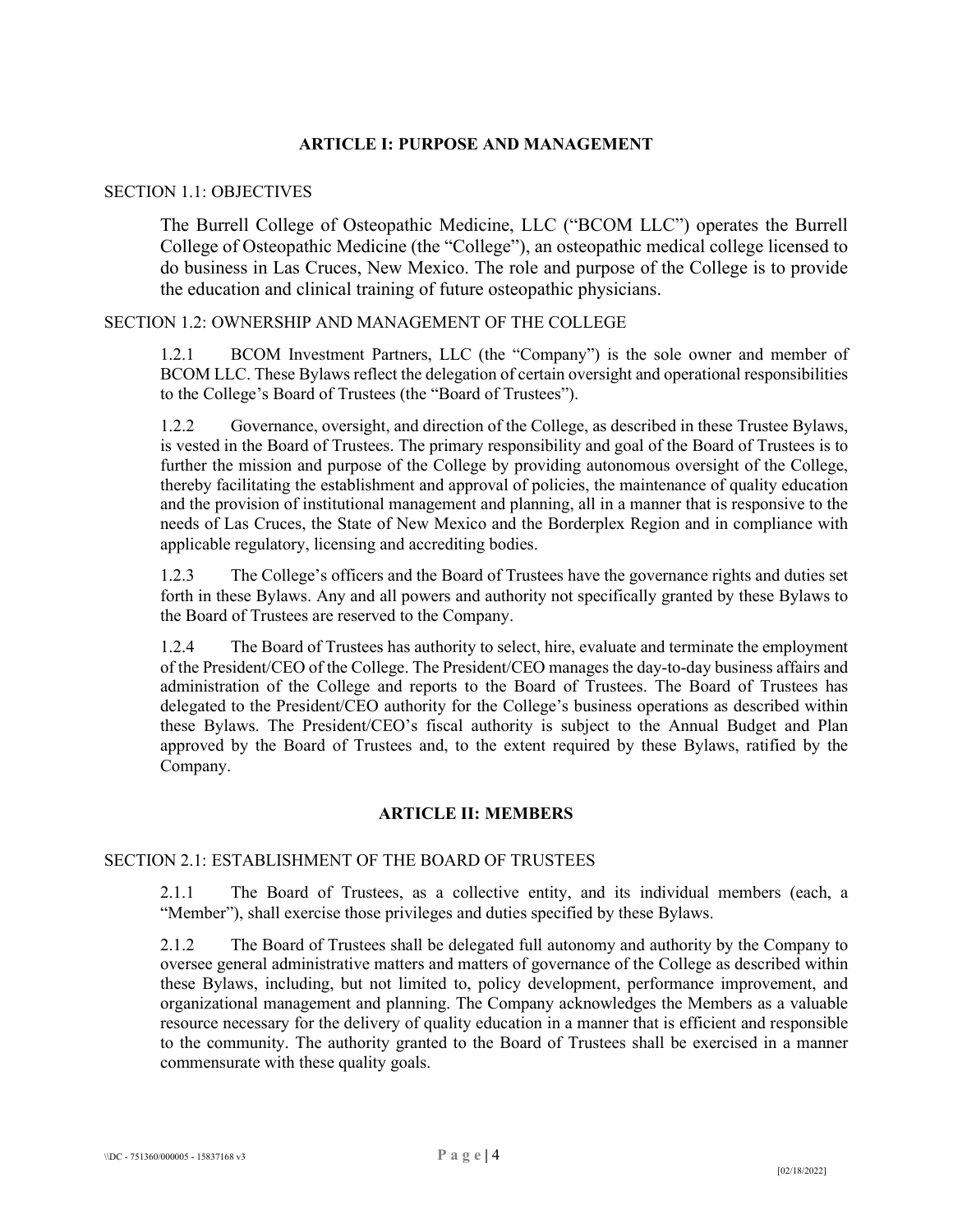## <span id="page-4-0"></span>SECTION 2.2: NUMBER AND QUALIFICATIONS

2.2.1 The number of voting Members of the Board of Trustees of the College shall be no less than thirteen (13). The Board of Trustees shall be composed of:

2.2.1.1 the President/CEO of the College, who shall serve as a non-voting, ex-officio Member;

2.2.1.2 Thirteen additional voting Members as follows:

a. At least five independent Members from the general public (i.e., persons with no ownership or employment relationship with the College nor familial relationship with any owner or employee of College), nominated and approved by the Board of Trustees. These Members must be selected for their dedication to the College and its mission, and for their ability to represent the osteopathic medical profession, higher education, legal issues and/or community;

b. Two independent Members from New Mexico State University ("NMSU") as nominated by NMSU's Chancellor (the "NMSU Members"); NMSU's Chancellor is able to serve as one of the two NMSU Members;

c. Three Members (the "Rice Members") designated by William Marsh Rice University ("Rice University").

d. Three Members (the "TPG Members") designated by The Rise Fund ("TPG Rise").

2.2.1.3 One Member who shall be jointly designated by Rice University and TPG Rise and who shall serve as a non-voting member. The initial such Member shall be the former Managing Member of BCOM Management, LLC for a term that shall end on June 30, 2023.

## SECTION 2.3: TERM OF OFFICE

<span id="page-4-1"></span>2.3.1 Each independent voting Member shall be appointed to a term commencing at the start of the fiscal year. A standard term shall be for 3 years except that initial terms may be shorter to assure that terms are staggered to maintain continuity in board membership. A voting Member (other than a Rice Member, a NMSU Member or a TPG Member) may serve no more than two consecutive terms without approval from the Board of Trustees.

2.3.2 Any voting Member (other than a Rice Member, a TPG Member or a NMSU Member) may be removed by a majority vote of all remaining voting Members whenever the Board of Trustees determines such removal will be in the best interest of the College. The Rice Members may only be removed by Rice University. The TPG Members may only be removed by TPG Rise. The NMSU Members may only be removed by NMSU.

#### <span id="page-4-2"></span>SECTION 2.4: ELECTION AND REPLACEMENT OF INDEPENDENT MEMBERS

Prior to the expiration of the term of, or other vacancy by, an independent Member (other than with respect to a NMSU Member), the Chairman of the Board of Trustees shall convene a committee composed of four independent Members and a Member from each of Rice University and TPG Rise which shall provide a slate of all identified candidates with recommendations as among those candidates to the Board of Trustees at least 10 days prior to the meeting of the Board of Trustees at which a vote for a new independent Member shall occur. The Board of Trustees shall, by majority vote, select and appoint independent Members from the slate of names provided by the committee. Such appointments shall become effective on the first day of the fiscal year or sooner if appropriate based on the circumstances of the vacancy.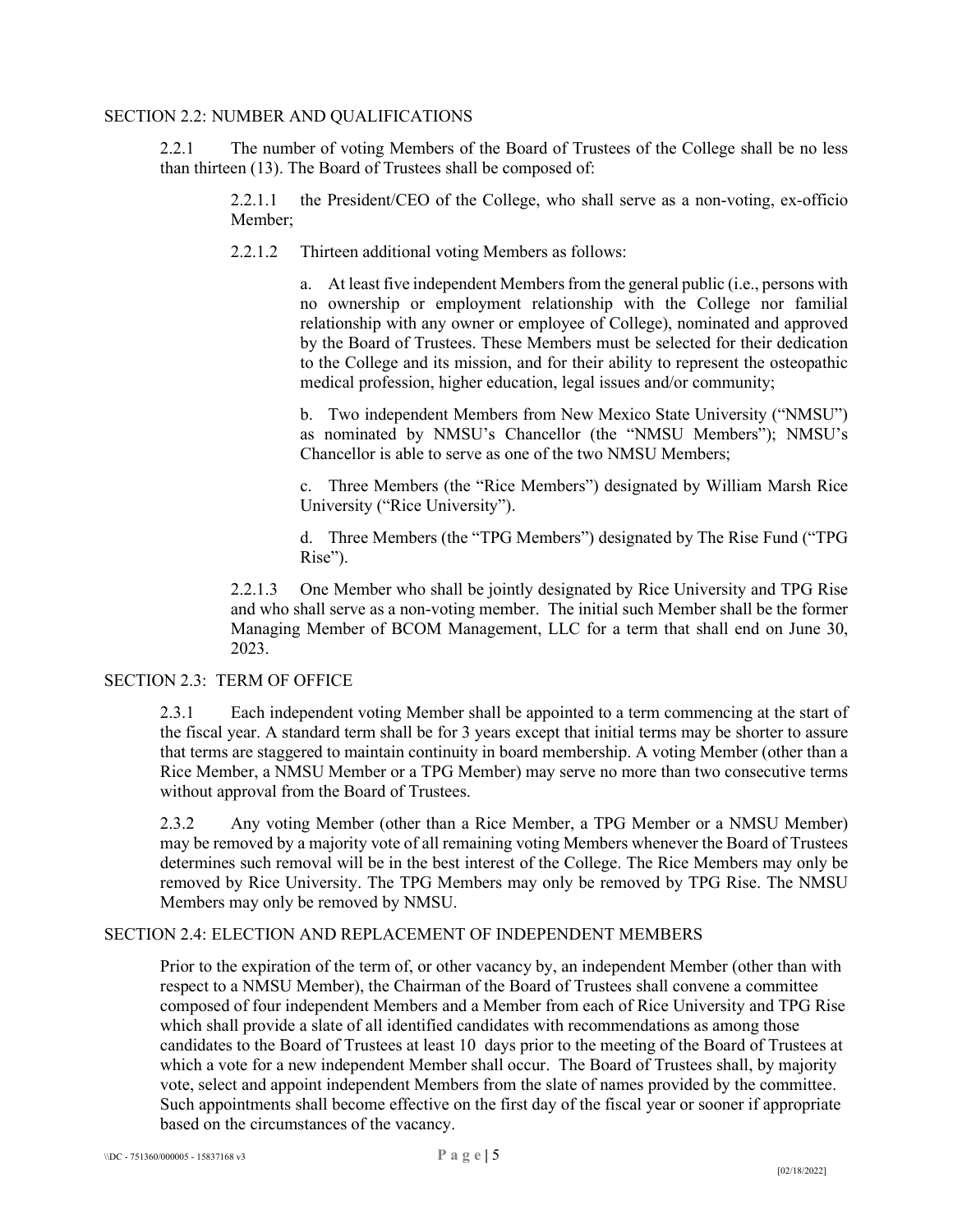## <span id="page-5-0"></span>SECTION 2.5: MEETINGS

2.5.1 Regular meetings of the Board of Trustees shall be held at least quarterly. The first meeting of the fiscal year shall be designated as the Annual Meeting. A requirement for more frequent regular meetings may be established by resolution of the Board of Trustees. Special meetings of the Board of Trustees may be called by the President/CEO, the Chairman on his/her initiative, by the Chairman at the request of any four Members, or by the Company. Meetings shall be held at the College unless otherwise designated by the Chairman or as permitted by Section 2.5.2 below.

2.5.2 Members shall be entitled to attend any regular or special meeting by means of telephone conference or by means of other communications equipment that enables all persons participating in the meeting to be heard and seen. The Secretary shall provide the details regarding how to remotely access each meeting as part of the notice of each regular or special meeting. Participation in meetings through this means shall be deemed to be participation in person.

## <span id="page-5-1"></span>SECTION 2.6: NOTICE

2.6.1 Notice of any regular or special meeting shall be given at least three days in advance by written notice delivered personally, by reliable overnight courier service, or by email, in each case addressed at a Member's address as provided to the College from time to time. Notice will be deemed to have been delivered at the time of delivery or transmission if delivered personally or by email and on the next business day if given by overnight courier.

2.6.2 Any Member may waive notice of any meeting. The attendance of a Member at any meeting shall constitute a waiver of any defect therein unless the Member, at the beginning of the meeting (or promptly upon arrival) objects to holding the meeting or transacting any business at the meeting and does not thereafter vote or assent to action taken at the meeting.

2.6.3 Neither the business to be transacted at, nor the purpose of, any regular or special meeting of the Board of Trustees need be specified in the notice or waiver of notice of such meeting.

## <span id="page-5-2"></span>SECTION 2.7: QUORUM; VOTING

2.7.1 A majority of the voting Members shall constitute a quorum for the transaction of business at any regular or special meeting of the Board of Trustees. If a quorum is not established at the meeting, a majority of the voting Members present may adjourn the meeting without further notice.

2.7.2 The Members present at a duly organized meeting may continue to transact business until adjourned, notwithstanding the withdrawal of enough voting Members to leave less than a quorum. The act of the majority of voting Members present at a duly organized meeting (in person or by proxy) shall be the act of the Board of Trustees. Notwithstanding the foregoing, no official action of the Board of Trustees shall occur unless a quorum is present and a majority of those present vote (in person or by proxy) on a particular action.

2.7.3 Notwithstanding anything to the contrary set forth in these Bylaws, a voting Member may vote by proxy if and only if the voting Member is absent for cause due to illness, emergency, or conflict, as reported to the Chairman of the Board of Trustees in writing in advance of the relevant meeting. In the case of an independent voting Member who is absent for cause due to illness, emergency, or conflict, as reported to the Chairman of the Board of Trustees in writing in advance of the relevant meeting, the independent voting Member shall give a proxy to the Chairman of the Board of Trustees to vote on their behalf as they instruct in writing. Any Member voting by proxy shall be deemed present for the purpose of establishing a quorum.

#### <span id="page-5-3"></span>SECTION 2.8: INFORMAL ACTION

Any action required or permitted to be taken at a meeting of the Board of Trustees may be taken without a meeting if a consent in writing, setting forth the action so taken, is signed or voted upon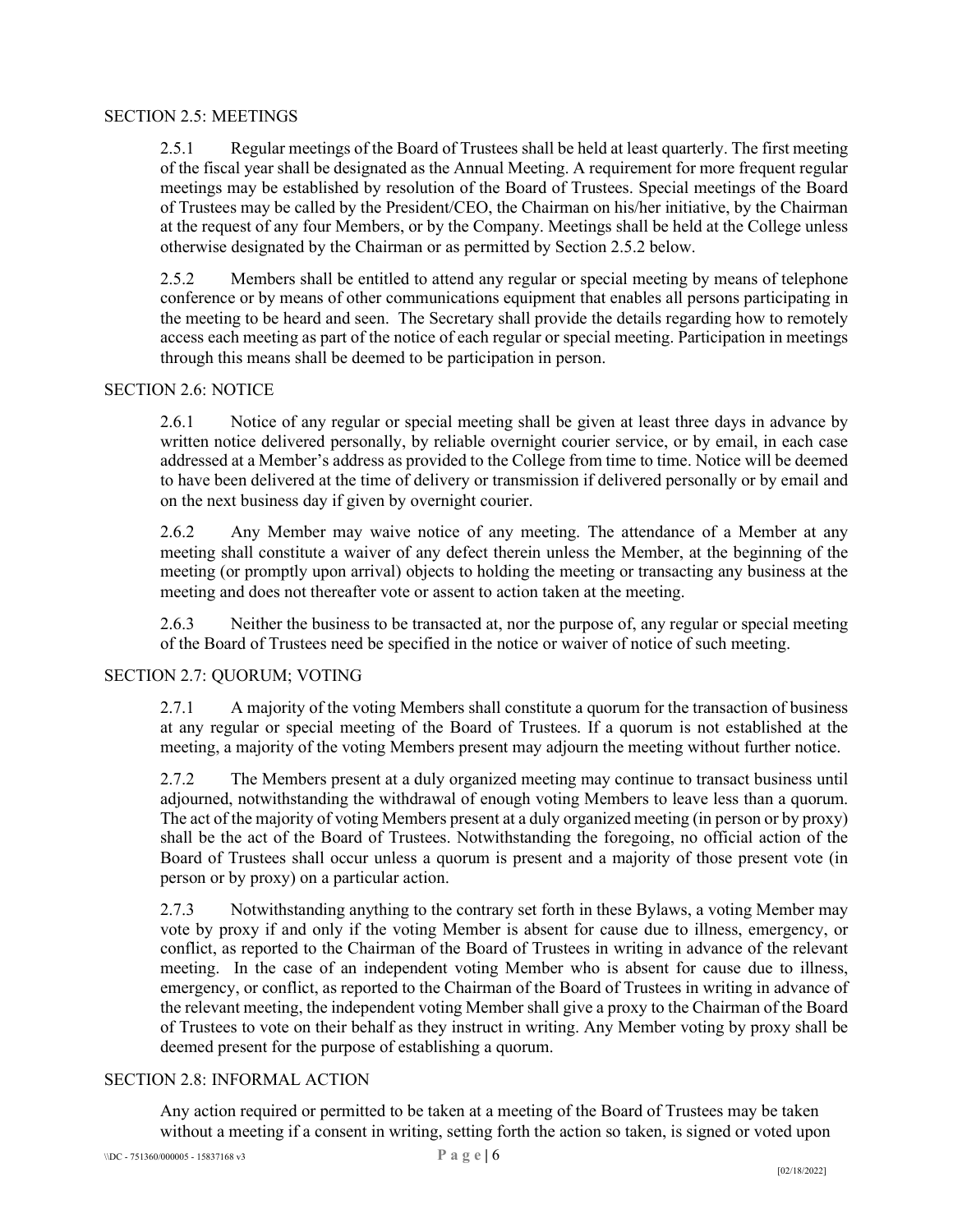unanimously in writing, including email voting, by a quorum of Members entitled to vote with respect to the subject matter thereof.

#### <span id="page-6-0"></span>SECTION 2.9: ATTENDANCE

Each Member shall be required to attend all regular meetings each year, unless absent for cause due to illness, emergency, or conflict, as reported to the Chairman in writing in advance of the relevant meeting. Absences shall be reported to the Board of Trustees and recorded in the meeting minutes. Failure to meet the attendance requirements shall be grounds for revocation of Board of Trustees membership, except in the case of NMSU Members, Rice Members or TPG Members.

#### <span id="page-6-1"></span>SECTION 2.10: VACANCIES

Any vacancy occurring on the Board of Trustees, whether by virtue of an increase in the size of the Board of Trustees, or of a loss or relinquishment of individual membership, shall be filled by the Board of Trustees consistent with Section 2.4; except that only Rice University may fill a vacancy caused by the loss or relinquishment of a Rice Member, only TPG Rise may fill a vacancy caused by the loss or relinquishment of a TPG Member, and only New Mexico State University may fill a vacancy caused by the loss or relinquishment of a NMSU Member. A Member appointed to fill a vacancy shall be appointed to the unexpired term of the class of membership in which the vacancy occurs.

## <span id="page-6-2"></span>SECTION 2.11: CONFLICT OF INTEREST

Each Member shall be bound by the conflict of interest policy established by the Board of Trustees. Each Member shall sign a conflict of interest disclosure at the time of initial appointment and annually, at the Annual Meeting. A copy of the current policy is attached hereto as Exhibit A.

## **ARTICLE III: OFFICERS**

## <span id="page-6-4"></span><span id="page-6-3"></span>SECTION 3.1: OFFICERS

The officers of the Board of Trustees shall be the Chairman, the Vice Chairman, and the Secretary, who will be the CEO/President.

## <span id="page-6-5"></span>SECTION 3.2: ELECTION AND TERM OF OFFICE

The Chairman and Vice Chairman of the Board of Trustees shall be elected annually for one-year terms by the Board of Trustees at its first meeting of each fiscal year; the Secretary position is filled as indicated in Section 3.1. If the election of the Chairman and Vice Chairman is not held at such meeting, such election shall be held thereafter as soon as is practicable. In no event shall a Member serve as Chairman for more than three consecutive one-year terms. Each appointed officer shall hold office until his/her successor shall have been duly appointed or until his/her death or until he/she resigns or shall have been removed in the manner hereinafter provided.

#### <span id="page-6-6"></span>SECTION 3.3: REMOVAL

Any officer of the Board of Trustees may be removed from office by a majority vote of the Board of Trustees whenever the Board of Trustees determines such a removal will be in the best interest of the College. However, a determination to remove the President/CEO of the College from serving as Secretary of the Board does not remove the President/CEO of the College from serving in the role of President/CEO.

#### <span id="page-6-7"></span>SECTION 3.4: VACANCIES

A vacancy in any office because of death, resignation, removal, disqualification or otherwise shall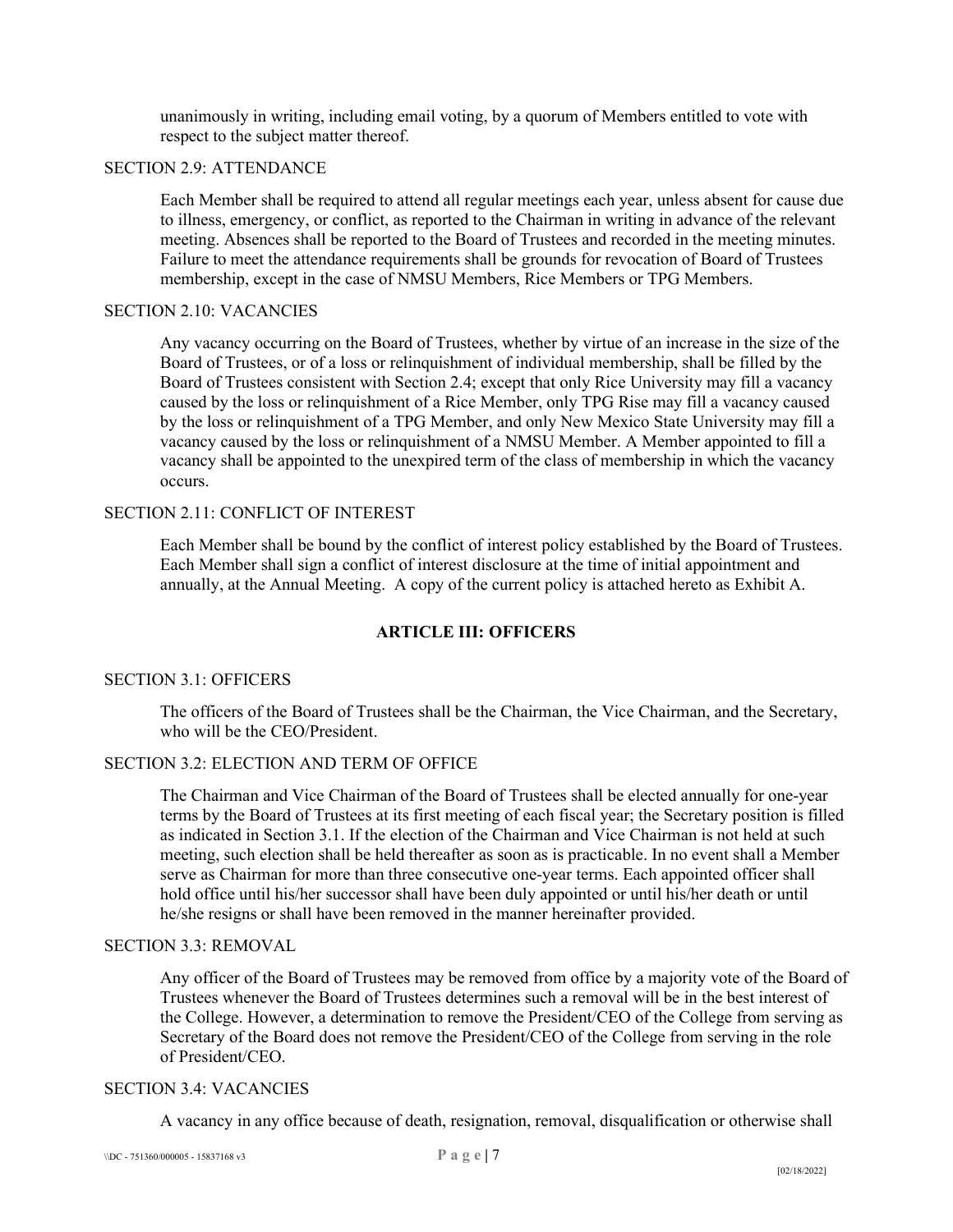be filled by the Board of Trustees with an existing Member for the unexpired portion of the term, subject to Sections 3.2 and 3.3.

## <span id="page-7-0"></span>SECTION 3.5: CHAIRMAN OF THE BOARD OF TRUSTEES

The Chairman shall preside at all meetings of the Board of Trustees and shall see that all orders and resolutions of the Board of Trustees are carried into effect. The Chairman shall also perform such other duties given by these Bylaws and those as may be assigned from time to time by the Board of Trustees. Except as specified in these Bylaws or as assigned by the Board of Trustees in accordance with these Bylaws, the rights and powers of the Chairman shall not differ from those of other Trustees. The Chairman shall be an independent Member of the Board of Trustees.

#### <span id="page-7-1"></span>SECTION 3.6: VICE CHAIRMAN OF THE BOARD OF TRUSTEES

The Vice Chairman of the Board of Trustees shall perform such duties given by these Bylaws and those as may be assigned from time to time by the Board of Trustees, or the Chairman of the Board of Trustees. In the absence of the Chairman, the Vice Chairman shall have all the powers and responsibilities of the Chairman. The Vice Chairman shall be an independent Member of the Board of Trustees.

## <span id="page-7-2"></span>SECTION 3.7: SECRETARY

The Secretary shall:

3.7.1 record all proceedings of the meetings of the Board of Trustees and any committees thereof in a book or books to be kept for that purpose;

3.7.2 cause all notices to be duly given in accordance with the provisions of these Bylaws;

3.7.3 whenever any committee shall be appointed pursuant to a resolution of the Board of Trustees, furnish the chairperson of such committee with a copy of such resolution;

3.7.4 in general, perform all duties incidental to the office of the Secretary and such other duties as are given by these Bylaws or as may be assigned from time to time by the Board of Trustees, the Chairman, or the Vice Chairman; and

3.7.5 when the Board convenes an Executive Session, the Chairman of the Board reserves the right to delegate the duties of the Secretary during the Executive Session.

## **ARTICLE IV: FISCAL YEAR**

#### <span id="page-7-4"></span><span id="page-7-3"></span>SECTION 4.1: FISCAL YEAR

The College's fiscal year shall correspond with the College's academic year which commences on July 1st of each year and ends on June 30th.

## **ARTICLE V: COMMITTEES OF THE BOARD OF TRUSTEES**

#### <span id="page-7-6"></span><span id="page-7-5"></span>SECTION 5.1: COMMITTEE OF THE BOARD OF TRUSTEES

5.1.1 The Board of Trustees may establish standing committees as it deems necessary and appropriate. The Board of Trustees shall act as a committee of the whole unless separate committees are established with specific charters that specify the scope of their authority as established by the Board of Trustees. The creation of standing committees shall be effectuated by a majority vote of the Board of Trustees. Standing committees shall consist of five Members and shall include at least one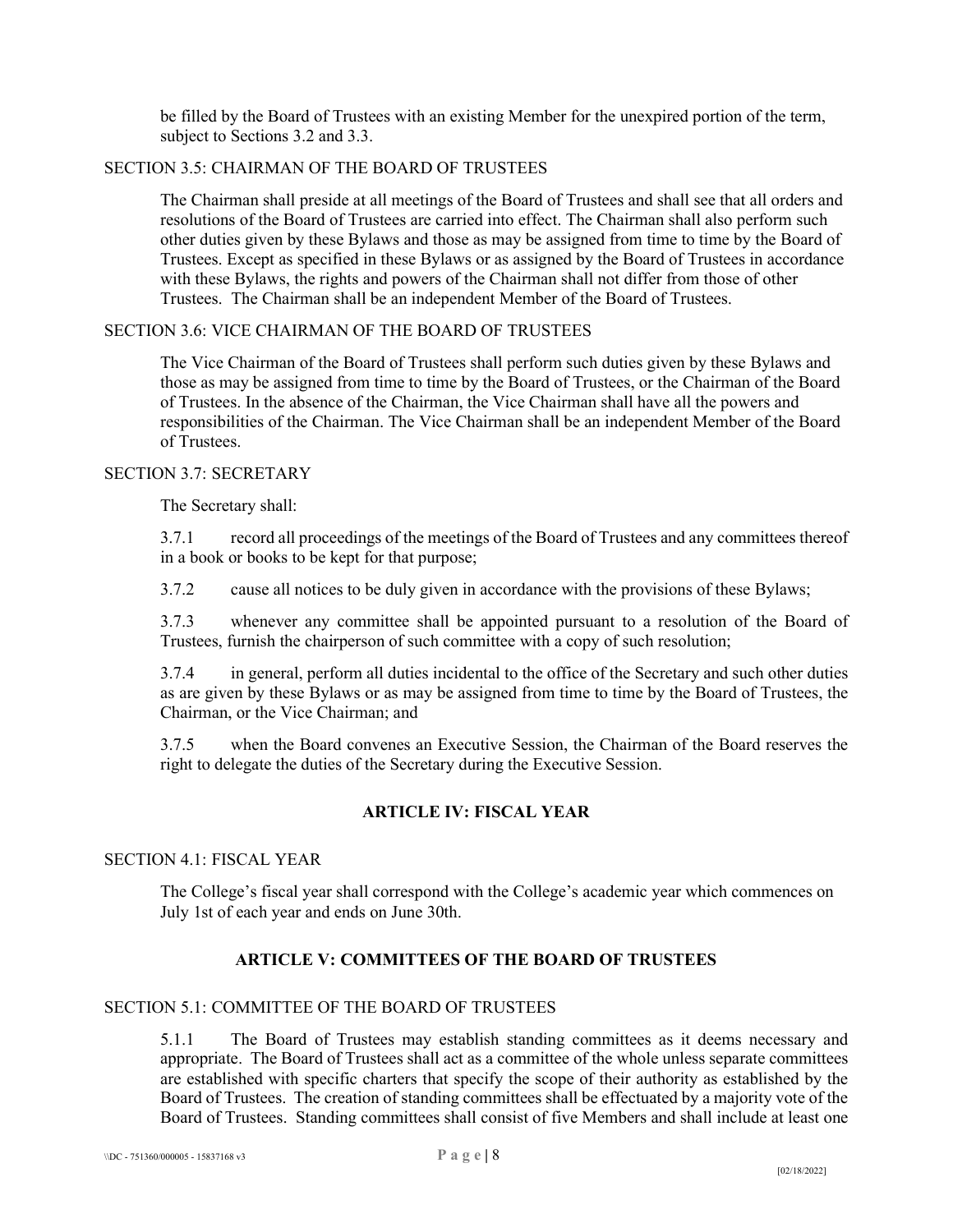Rice Member and at least one TPG Member, with the number of Rice Members and TPG Members always equal in number. Independent Members shall constitute a majority of each standing committee and each standing committee shall be chaired by an independent Member who is nominated by the Chairman of the Board of Trustees and appointed by majority vote of the Board of Trustees.

5.1.2 As of the date of these Bylaws, the standing committees of the Board of Trustees shall be as follows:

> 5.1.2.1 There shall be a Budget, Audit and Compliance Committee to review and recommend approval of the Annual Budget to the full Board of Trustees as well as to oversee compliance with all regulatory requirements applicable to the College. The Budget, Audit and Compliance Committee shall recommend to the full Board of Trustees an independent auditor and shall monitor the independence and effectiveness of such auditor. The Budget, Audit and Compliance Committee shall periodically review the College's internal financial controls, policies, and procedures and may select outside advisors in so doing. The Budget, Audit and Compliance Committee shall be composed of five Members with a majority of independent Members and with at least one Rice Member and at least one TPG Member, with the number of Rice Members and TPG Members always being equal in number. The Chairman of the Budget, Audit and Compliance Committee shall be an independent Member nominated by the Chairman of the Board of Trustees and appointed by majority vote of the Board of Trustees.

> 5.1.2.2 There shall be a Compensation and Human Resources Committee composed of five Members with a majority of independent Members and with at least one Rice Member and at least one TPG Member, with the number of Rice Members and TPG Members always being equal in number. The Chairman of the Compensation and Human Resources Committee shall be an independent Member nominated by the Chairman of the Board of Trustees and appointed by majority vote of the Board of Trustees. The Compensation and Human Resources Committee shall oversee the development, negotiation and execution of the President/CEO's contract and shall evaluate the compensation paid to the President/CEO based on an annual performance evaluation of the President/CEO. The Compensation and Human Resources Committee shall evaluate the performance of the President/CEO annually and shall make recommendations to the full Board of Trustees. The Compensation and Human Resources Committee shall also oversee the overall compensation and benefit structure and policies applicable to all employees of the College as well as assess the overall working environment of the College to assure equitable and effective human resources and compensation policies are put in place that foster the fulfillment of the mission of the College. In so doing, the Compensation and Human Resources Committee shall, among other matters, receive and evaluate the results of periodic assessments of staff and faculty satisfaction with such policies and the overall working environment of the College.

5.1.3 The Board of Trustees shall determine:

5.1.3.1 the qualifications for membership on a committee of any non-Members appointed to any committee;

- 5.1.3.2 the term of committee membership;
- 5.1.3.3 the minimum frequency of meetings and attendance requirements;
- 5.1.3.4 the frequency and type of required reports on committee activities; and
- 5.1.3.5 the specific authority and responsibilities of the committee.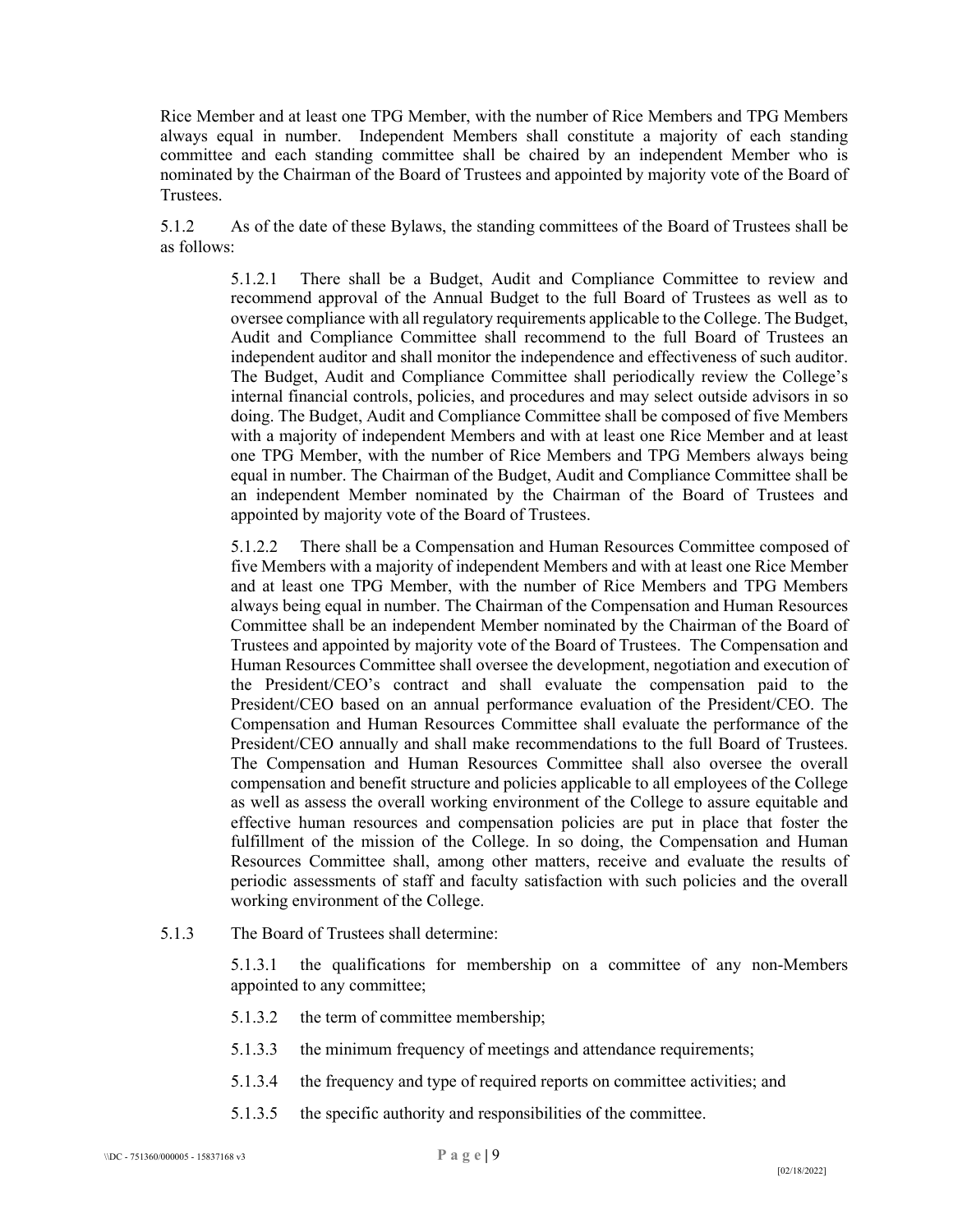5.1.4 The Chairman may establish ad hoc or special committees for any purpose the Chairman deems appropriate to the business of the Board of Trustees and the College. Those committees established unilaterally by the Chairman shall be advisory in nature and shall not have the authority to transact business on behalf of the Board of Trustees. Such ad hoc or special committees established by the Chairman shall include at least one Rice Member and at least one TPG Member, with the number of Rice Members and TPG Members always equal in number.

5.1.5 The Board of Trustees by affirmative vote shall appoint the members of any Board of Trustees committees (other than any Rice Member or TPG Member who serves on a committee as set forth in this Article V who in each case shall be appointed to serve on the committee by Rice University or TPG Rise, respectively). Members of committees (other than a Rice Member or a TPG Member) may be removed by the affirmative vote of the number of Members required to take Board of Trustees action.

5.1.6 Any member of a committee who is not also a Member shall serve in an advisory capacity without the right to vote.

5.1.7 No committee shall have authority to fill vacancies on the Board of Trustees or on any of its committees, nor to adopt the Annual Budget and Plan, adopt, amend or repeal these Bylaws, or take any action not specifically delegated to it by the Board of Trustees.

5.1.8 Members of committees of the Board of Trustees may participate in a committee meeting by any communication means that allows for all participating committee members to hear and speak simultaneously with each other during the committee meeting, and the chairman of the committee shall provide the details regarding how to remotely access each meeting as part of the notice of each meeting. A committee member participating in a meeting by this means is deemed to be present in person at the meeting.

5.1.9 Notice of any standing committee meeting shall be in accordance with Section 2.6.

5.1.10 Establishment of a quorum for a standing committee meeting shall be in accordance with Section 2.7.

5.1.11 Unless otherwise required by this Article V, a particular action authorized by a standing committee shall be in accordance with Section 2.7 and Section 2.8.

## **ARTICLE VI: BOARD OF TRUSTEES FUNCTIONS**

<span id="page-9-0"></span>The Board of Trustees is charged with the responsibility to undertake all lawful actions commensurate with its role and purposes as defined in these Bylaws. Without limiting the generality of the foregoing, the Board of Trustees shall perform the following functions:

## <span id="page-9-1"></span>SECTION 6.1: LIAISON

The Board of Trustees shall oversee the implementation of a system for resolving conflicts among leaders and the individuals under their leadership. The system's effectiveness shall be regularly reviewed, and revised as necessary.

<span id="page-9-2"></span>SECTION 6.2: COMPLIANCE WITH LAWS, REGULATIONS AND MAINTENANCE OF ACCREDITATION

6.2.1 The Board of Trustees shall ensure compliance with all applicable federal, state, and local laws and regulation. The Board of Trustees shall require the President/CEO to review and respond to the reports and recommendations from planning, regulatory, and inspecting agencies, to report regularly to the Board of Trustees regarding the status of compliance, and to consult the Budget, Audit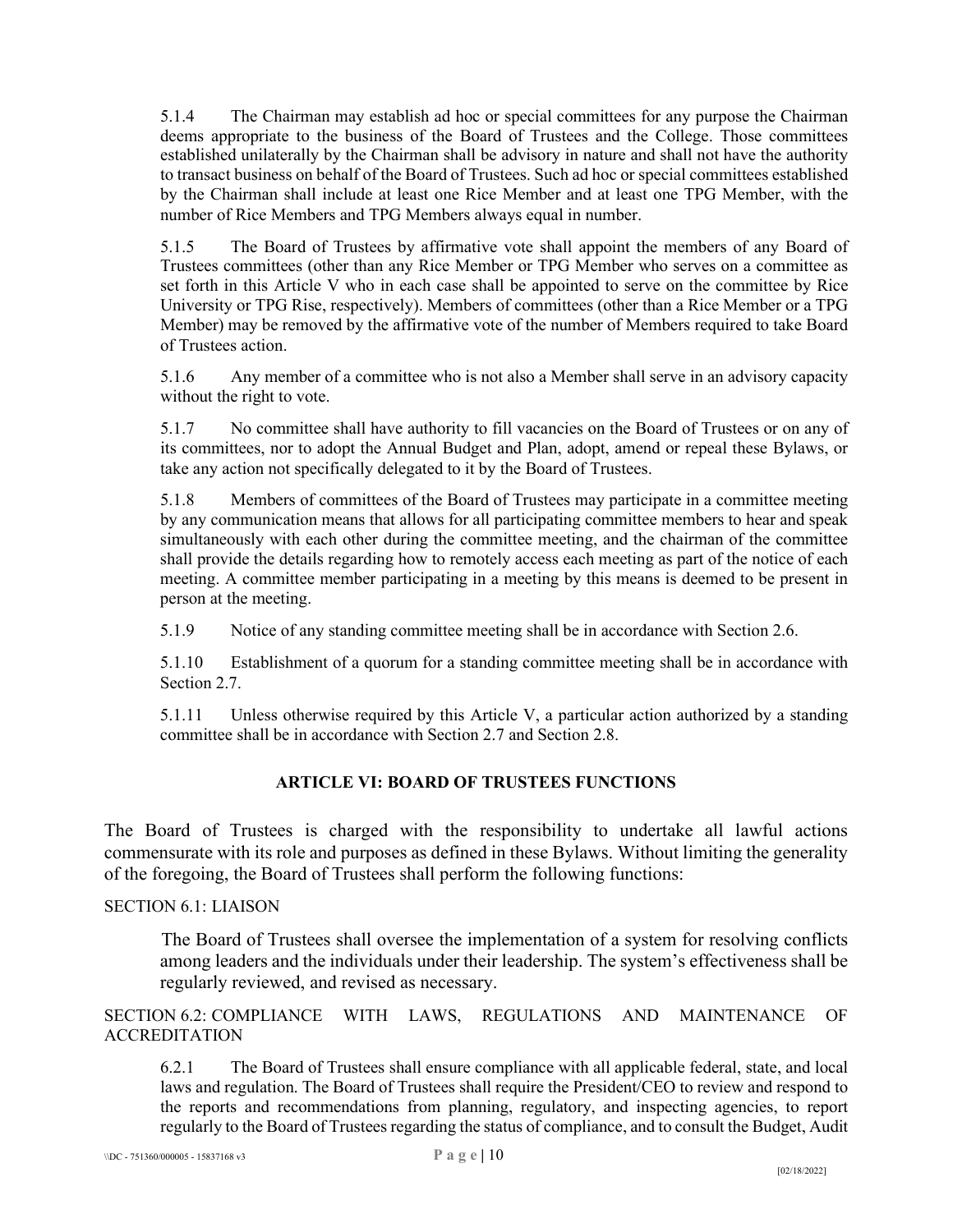and Compliance Committee prior to making any material submissions to regulatory bodies, including any such submissions related to substantive changes, applications for new or continued approval (other than routine renewals), annual and periodic compliance filings (other than routine filings), responses to compliance inquiries (other than routine inquiries), or responding to significant or substantive pending requests, inquiries or actions.

6.2.2 The Board of Trustees shall ensure the acquisition and maintenance of accreditation by the American Osteopathic Association's Commission on College of Osteopathic Accreditation ("COCA") and any other required accreditation bodies. From time to time, the Board of Trustees shall require that COCA standards, as well as any other relevant regulatory requirements, be used in a review of the College's ongoing compliance with accreditation standards.

6.2.3 The Board of Trustees shall receive reports, as needed, pertaining to compliance with local, state, federal and accreditation bodies, and shall have access to any records, books or other documents maintained by the College to the extent permitted by applicable laws, regulations, and accrediting agency standards.

## <span id="page-10-0"></span>SECTION 6.3: MANAGEMENT OF THE ENVIRONMENT OF CARE

6.3.1 The Board of Trustees shall ensure the planning and implementation of methods for providing for the safety, protection, and care of the College's students, faculty, staff, visitors and others, and ensure allocation of appropriate resources to maintain a safe, secure care environment.

6.3.2 The Board of Trustees shall adopt and periodically review a written plan regarding safety management, life safety management, emergency preparedness, hazardous materials and waste management, security management, medical equipment management, and utility management.

6.3.3 The Board of Trustees shall receive and review regular reports about performance related to safety management, life safety management, emergency preparedness, hazardous materials and waste management, security management, medical equipment management, and utility management.

6.3.4 The Board of Trustees shall receive and review an annual evaluation of the scope, objectives, performance, and effectiveness of safety management, life safety management, emergency preparedness, hazardous materials and waste management, security management, medical equipment management, and utility management.

#### <span id="page-10-1"></span>SECTION 6.4: PLANNING

The Board of Trustees shall govern the process of institutional planning, subject to ratification by the Company as indicated below.

6.4.1 The institutional planning process shall include the following minimum features:

6.4.1.1 approval of the College's annual and three year budget and operating plan and key performance indicators ("Annual Budget and Plan") inclusive of Total Revenue, Total Expenses, and Total Net Income (each as defined in the Annual Budget and Plan), subject to ratification of the Company if Total Revenue, Total Expenses, or Total Net Income deviates by greater than 10% from Total Revenue, Total Expenses, or Total Net Income in the prior fiscal year's approved Annual Budget and Plan; the Annual Budget and Plan shall be prepared annually, shall be developed as indicated in these Bylaws, and shall be prepared according to generally accepted accounting principles;

6.4.1.2 approval of the College's annual and three-year capital budget shall be subject to the ratification of the Company if the total annual or three-year, as applicable, capital budget amount deviates by greater than 10% from the prior year's approved annual or threeyear capital budget, as applicable. The form of the capital budget shall be a three-year capital expenditure plan, which shall be developed by the President/CEO and CAO in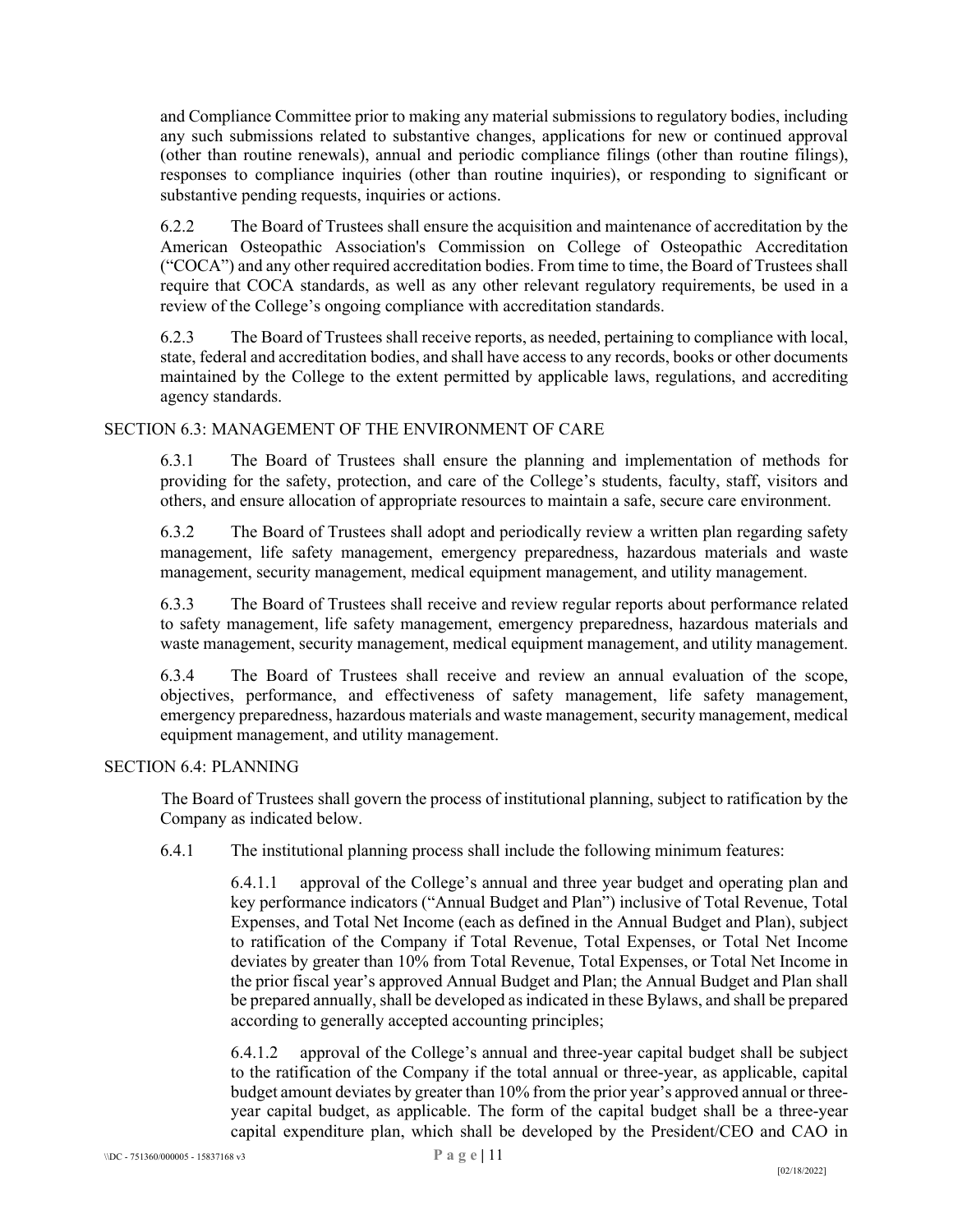collaboration with other leaders of the organization, and which shall identify the objectives of, and anticipated sources of financing for, each proposed capital expenditure in excess of \$100,000;

6.4.1.3 review and updating at least annually of the business and strategic plans as well as budget recommendations, including overall compensation and human resource policies; and

6.4.1.4 establishment of a collaborative planning process within the College to address:

a. definition and communication of a mission, a vision, and values for the College and creating the strategic, operational, programmatic, and other plans and policies to achieve the mission and vision;

b. planning which addresses all of the important organizational functions identified by COCA and other applicable regulatory bodies;

c. the establishment of a faculty development plan that determines the appropriate quantity, specialties, and practice profiles of professionals necessary to the delivery of quality education and the economic viability and success of the College, as appropriate to the mission and vision of the College, and the scope of services provided.

#### <span id="page-11-0"></span>SECTION 6.5: CONTRACTED SERVICES

The Board of Trustees has delegated to the President/CEO to provide mechanisms to ensure that services provided under contract are in compliance with all applicable conditions of participation, regulations, and COCA (and any other applicable accreditation bodies) standards for the contracted service.

## <span id="page-11-1"></span>SECTION 6.6: COLLEGE POLICIES AND PROCEDURES

The Board of Trustees shall require that the College's President/CEO, CAO and other relevant personnel collaborate in the development of College-wide programs, policies, and procedures. Departmental policies and procedures shall be developed to reflect each department's goals and scope of services, as well as staff knowledge and skill. At a minimum, policies and procedures shall describe how the department addresses routine functions in areas including, but not limited to, student, academic, research and clinical administration. The Board of Trustees has further delegated to the President/CEO authority to develop routine departmental policies and procedures. All College-wide policies shall be reviewed and approved by the Board of Trustees after considering any recommendations from the President/CEO and standing or special/ad hoc committees. Board of Trustees Policies are set forth in Exhibits A through C. Amendments to Board of Trustees Policies and to Collegewide Policies shall require approval of a majority of the Members that includes at least one affirmative vote from a Rice Member and at least one affirmative vote from a TPG Member. The Board shall annually review the list of Board of Trustees Policies and scope of delegation.

#### <span id="page-11-2"></span>SECTION 6.7: ORIENTATION, EDUCATION AND EVALUATION

6.7.1 The Board of Trustees, acting through the Chairman and the President/CEO, shall provide resources necessary to enable all Members of the Board of Trustees to understand and fulfill their responsibilities. An annual orientation program for all new Board of Trustees members shall be conducted, as well as relevant continuing education programs as may be appropriate from time to time.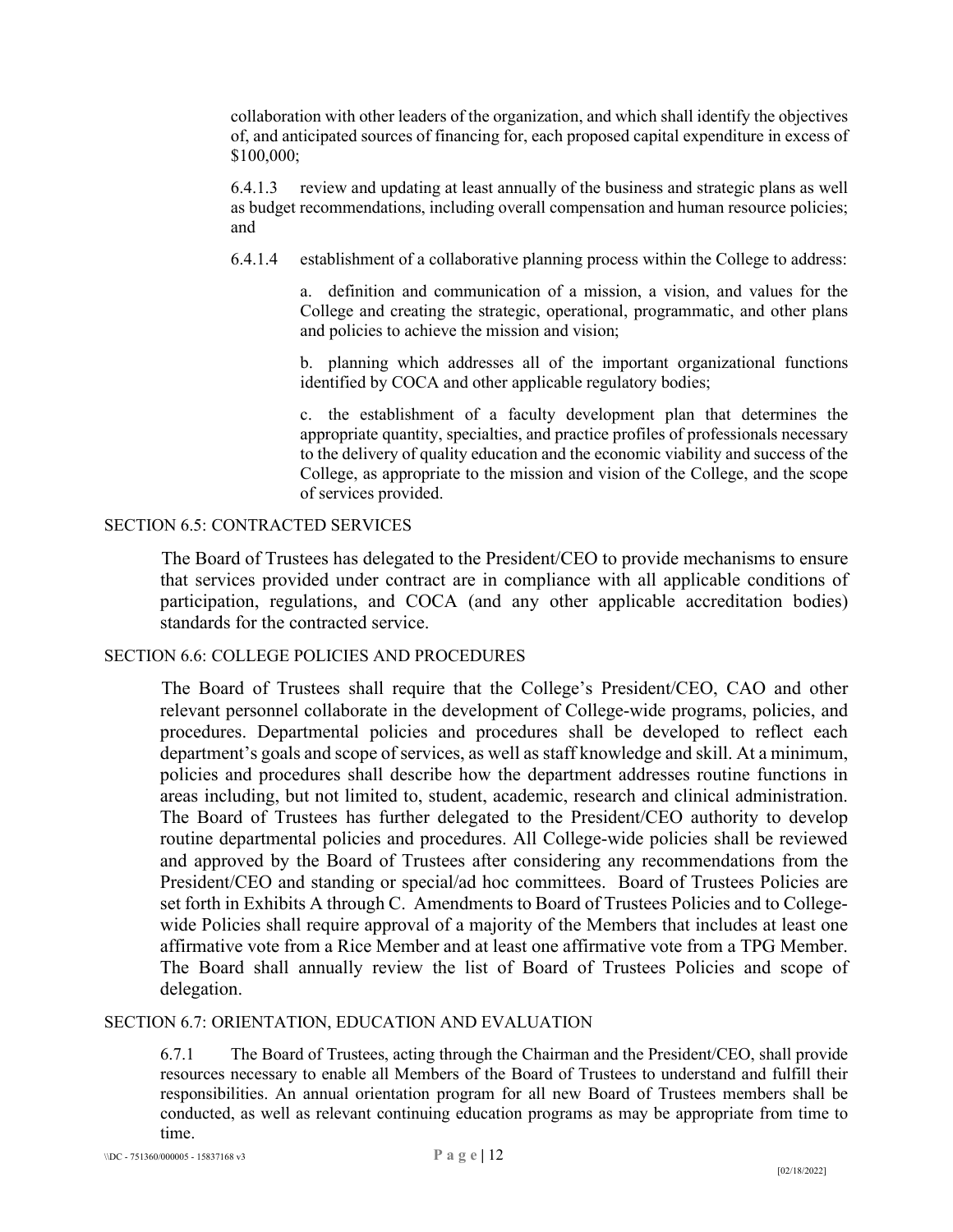6.7.2 The Board of Trustees shall review and evaluate its own performance and effectiveness on an annual basis.

#### **ARTICLE VII: ADMINISTRATION**

#### <span id="page-12-1"></span><span id="page-12-0"></span>SECTION 7.1: APPOINTMENT AND EVALUATION

#### 7.1.1 CHIEF EXECUTIVE OFFICER

7.1.1.1 Upon vacancy or dismissal of the President/Chief Executive Officer (CEO), the Board of Trustees shall select and employ a competent President/CEO using a criteriabased process which outlines qualifications for the position based on education and experience, who shall be responsible for management of the College.

7.1.1.2 The Board of Trustees shall monitor the performance of the President/CEO on an ongoing basis and conduct, at least annually, a performance evaluation for the President/CEO and determine terms of continued employment.

## <span id="page-12-2"></span>SECTION 7.2: AUTHORITY AND DUTIES

## 7.2.1 CHIEF EXECUTIVE OFFICER

7.2.1.1 The Chief Executive Officer (CEO) of the College shall hold the title of President and be responsible for management of the College. The specific authority and duties of the President/CEO shall be the following:

> a. to establish effective day-to-day operations of the College through appropriate departmentalization and delegation of duties;

> b. in accordance with accreditation requirements, to hire a Chief Academic Officer (CAO)/Dean following consultation with the Board of Trustees and provide to the Board no less frequently than annually, an evaluation of the CAO's performance;

> c. in accordance with accreditation requirements, to hire a Chief Financial Officer (CFO) following consultation with the Board of Trustees. The CFO shall report to the President. The CFO shall provide all pertinent financial statements and reports, including the annual audit, to the Budget, Audit and Compliance Committee and the Board of Trustees;

d. to establish information and support systems;

- e. to recruit and maintain staff;
- f. to conserve physical and financial assets;

g. to carry out all policies established by the Board of Trustees, or by the College when policy authority has been delegated to its officers by the Board of Trustees;

h. to develop and submit to the Board of Trustees for review and approval, a plan of organization of the personnel and others concerned with the operation of the College. This plan of organization will be subsequently reviewed and approved annually by the Board of Trustees with the Annual Budget and Plan. The President/CEO has the authority, within the approved Annual Budget and Plan, to authorize changes to the organization as needed within the academic year;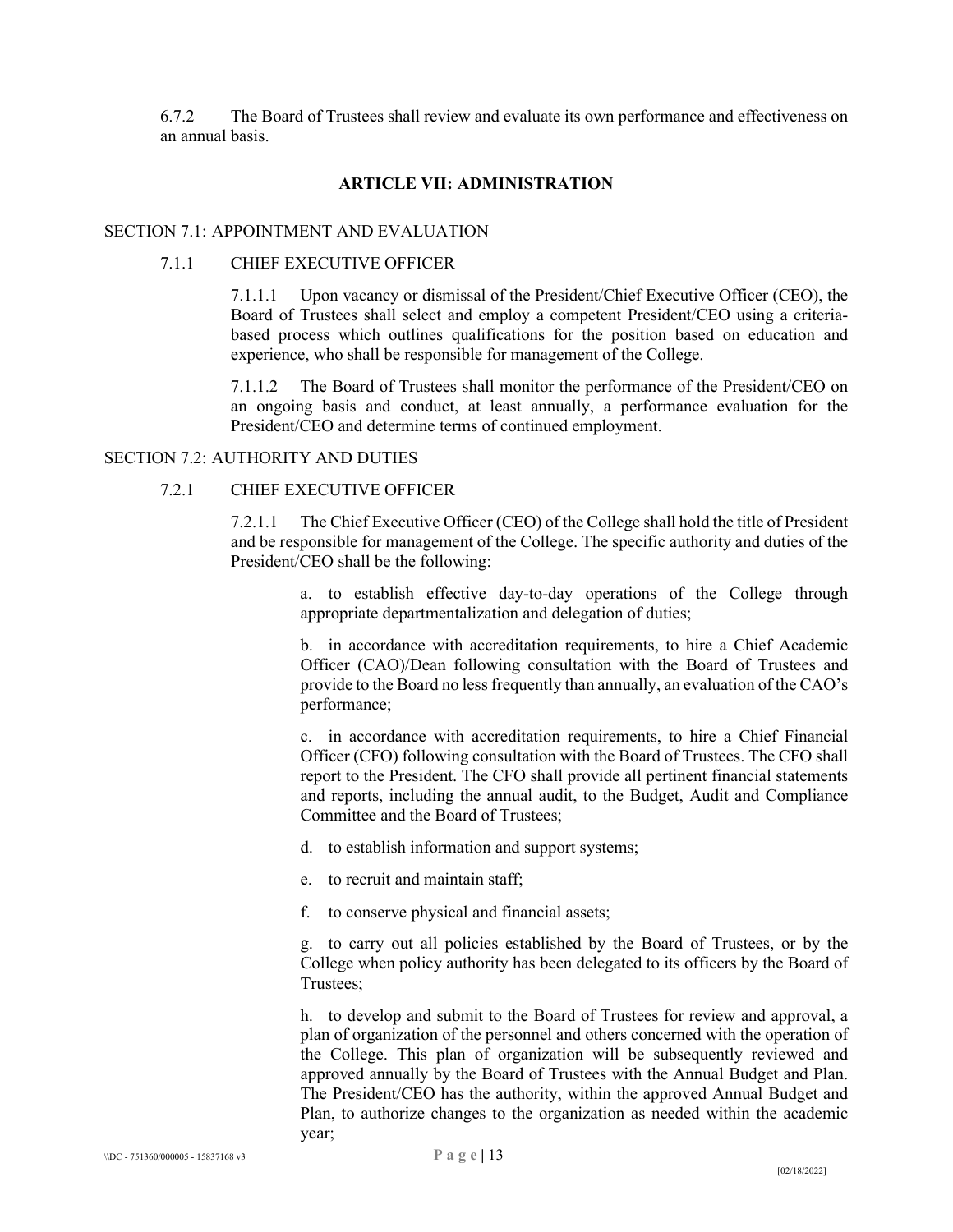i. to prepare, with direct input from the CAO, an Annual Budget and Plan showing expected receipts and expenditures, and a long-term capital expenditure plan, which shall be presented to the Board of Trustees for approval of the final Annual Budget and Plan with such changes as it deems appropriate;

j. to select, employ, control and discharge employees who report directly or indirectly to the President/CEO, including competent individuals who provide services;

k. to ensure personnel policies and practices for the College are implemented;

l. to ensure the physical properties remain in a good state of repair and operating condition;

m. to supervise the business affairs of the College;

n. to present to the Board of Trustees or its authorized committee, periodic reports reflecting the professional service and financial activities of the College and prepare and submit special reports as may be required by the Board of Trustees;

o. to attend all meetings of the Board of Trustees and committees thereof, other than meetings related to the compensation of the President/CEO;

p. to keep the Board of Trustees fully informed of the conduct of the College;

q. to review and respond to all inspection reports of any authorized inspecting agency, and to ensure that the College meets the standards of COCA and any other appropriate regulatory requirements; and

r. to perform other duties that may be necessary in the best interests of the College.

s. In the absence of the President/CEO the Board of Trustees will designate the officer who will perform the duties of the duties of the President/CEO.

## **ARTICLE VIII: INDEMNIFICATION**

#### <span id="page-13-1"></span><span id="page-13-0"></span>SECTION 8.1: INDEMNIFICATION

BCOM LLC shall indemnify the Board of Trustees, officers, employees, and agents to the fullest extent permitted by law. BCOM LLC may purchase and maintain insurance providing indemnification on behalf of any Board of Trustee Member, officer, employee, agent or any individual who is or was a representative of the Board of Trustees, or BCOM LLC, to the extent set forth in such indemnification policy.

## **ARTICLE IX: APPROVAL**

#### <span id="page-13-3"></span><span id="page-13-2"></span>SECTION 9.1: APPROVAL AND AMENDMENTS

9.1.1 Amendments to these Bylaws may be proposed by the affirmative vote of a majority of Members. Proposed amendments to these Bylaws may be offered at any time by the Company after first seeking the advice of the Board of Trustees; provided, however, notwithstanding anything in these Bylaws to the contrary, any provision in an amendment of these Bylaws that increases or decreases the number of Members of the Board of Trustees or modifies, alters or changes any of the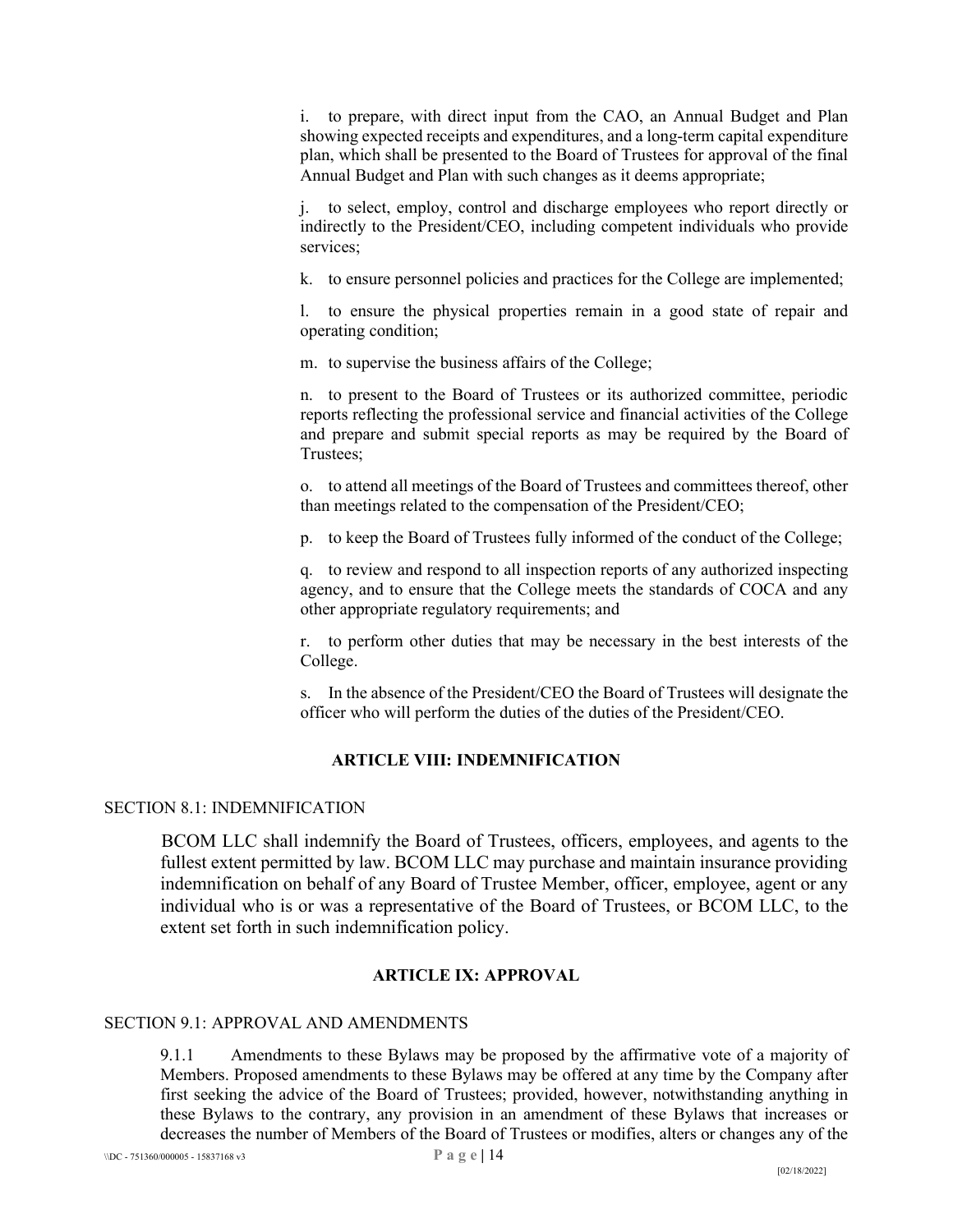rights of the Company, the Rice Members, the TPG Members, Rice University, or TPG Rise set forth in these Bylaws, including, but not limited to this Section 9.1 or Sections 2.2, 2.3, 2.4, 2.9, 2.10, 5.1, 6.6, 7.1 or Schedule I, shall require approval of the Company, Rice University, and TPG Rise to the extent such amendment pertains to (i) rights of the Company, the Rice Members, the TPG Members, Rice University, or TPG Rise, (ii) changes the number of voting Members of the Board of Trustees, or (iii) changes Schedule I.

9.1.2 The approval of the Company shall be required for (A) any action expressly requiring the approval of a member under the New Mexico Limited Liability Company Act, (B) any action set forth on Schedule I to these Bylaws or (C) any other action expressly set forth in these Bylaws as requiring approval of the Company.

## **ARTICLE X: NON-DISCRIMINATION**

## <span id="page-14-1"></span><span id="page-14-0"></span>SECTION 10.1: NON-DISCRIMINATION POLICY

10.1.1 It is the firm policy of the Board of Trustees and the College not to discriminate on the basis of any legally protected status.

10.1.2 This policy applies in recruitment and admission of students, employment of faculty and staff, and scholarship and loan programs. This policy is also followed in the operation of all other programs, activities and services of the College.

10.1.3 The College subscribes to the principles and adheres to the requirements of state and federal law pertaining to civil rights and equal opportunity, in accordance with the requirements of Title VI of the Civil Rights Act of 1964, as amended; Title IX of the Education Amendments of 1972; Section 504 of the Rehabilitation Act of 1973, as amended; and the Age Discrimination Act of 1975, as amended.

10.1.4 Evidence of practices inconsistent with this policy should be reported to the Director of Human Resource, who is the designated coordinator of the College's non-discrimination program. Inquiries regarding compliance with the sex discrimination provisions of Title IX may also be directed to the College's Title IX Coordinator, or to the Assistant Secretary for Civil Rights, Department of Education, Washington, D.C.

APPROVAL: By: *Signature on File*

John L. Hummer, Secretary - Board of Trustees

Amended Date: February 18, 2022

Exhibits:

Schedule I, Rights Reserved to the Member

Exhibit A, Conflict of Interest Policy

Exhibit B, Conflict Resolution Policy

Exhibit C, Executive and Management Conflict of Interest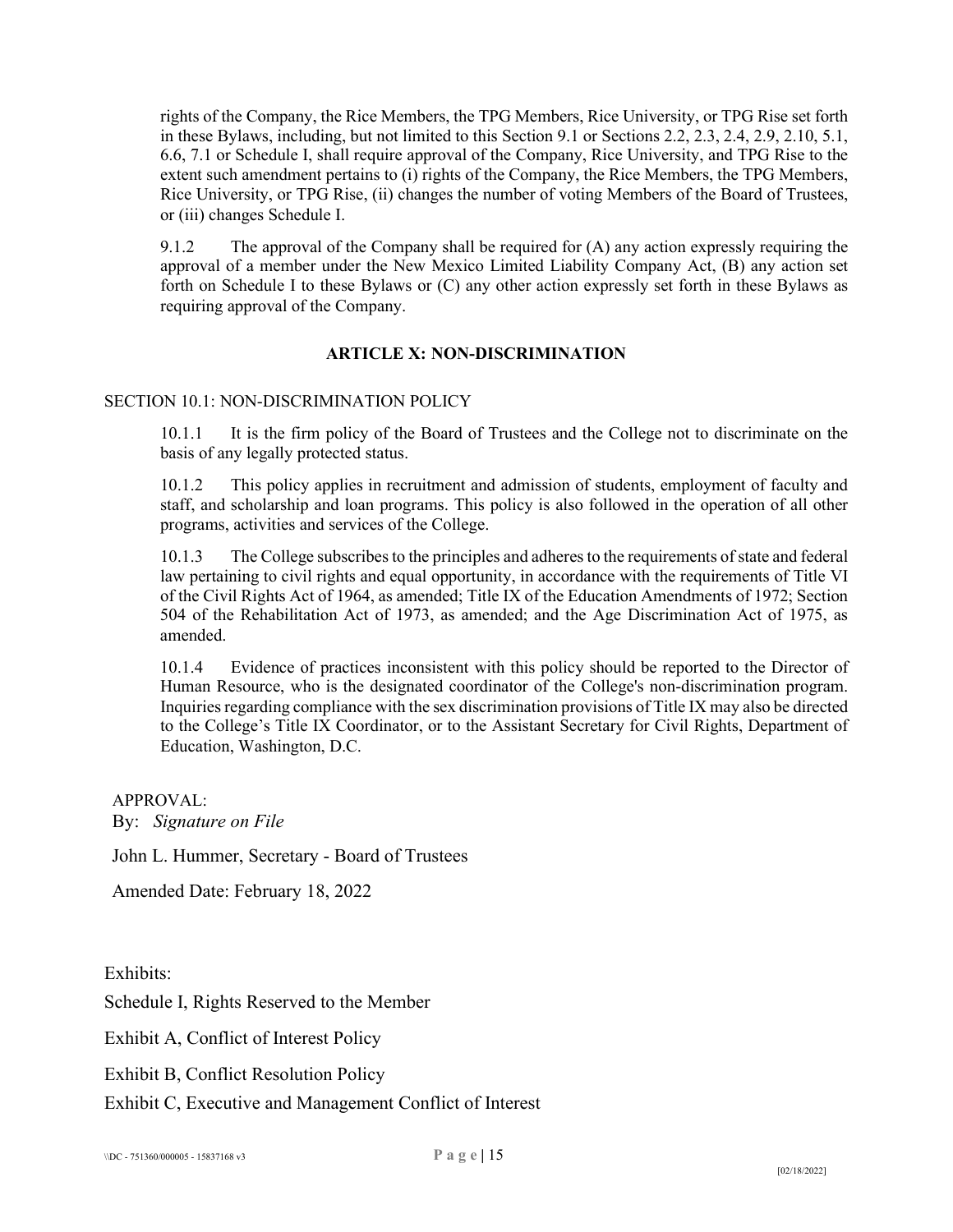#### **SCHEDULE I – RIGHTS RESERVED TO THE MEMBER**

<span id="page-15-0"></span>Notwithstanding anything to the contrary in the Bylaws, BCOM LLC shall not, without first obtaining the approval of the Company:

(i) adopt an Annual Budget and Plan for the upcoming fiscal year inclusive of Total Revenue, Total Expenses, and Total Net Income (each as defined in the Annual Budget and Plan for the upcoming fiscal year), if Total Revenue, Total Expenses, or Total Net Income deviates by greater than 10% from Total Revenue, Total Expenses, or Total Net Income in the prior fiscal year's approved Annual Budget and Plan;

(ii) adopt an annual and three-year capital budget if the total annual or three-year, as applicable, capital budget amount deviates by greater than 10% from the prior year's approved annual or threeyear capital budget, as applicable.

(iii) (x) alter the primary business of BCOM LLC from that of owning and operating an osteopathic medical college, or (y) undertake any other material business operations by the College;

(iv) take any action which would cause the College to lose the regulatory approvals necessary for its operation;

(v) cause BCOM LLC to issue additional equity interests or securities exercisable or convertible for equity interest in BCOM LLC;

(vi) permit or cause BCOM LLC at any time to incur or become liable for indebtedness in excess of \$250,000;

(vii) including as a result of a series of related transactions: (1) merge or consolidate BCOM LLC with or into another person or a merger of another person with or into BCOM LLC, (2) convert BCOM LLC into another entity, (3) take actions that would result in a change of control of the College, (4) sell of all or substantially all of the assets of BCOM LLC to another person or (5) lease of, or grant an exclusive license for, all or substantially all of BCOM LLC's assets;

(viii) sell, lease or grant an exclusive license for any portion of BCOM LLC's assets, other than in the ordinary course of business not to exceed \$250,000, individually or in the aggregate;

(ix) permit or cause BCOM LLC to make donations or contributions to, or commit to provide scholarships to students of, New Mexico State University ("NMSU") Foundation or affiliates of NMSU in excess of \$600,000 in any 12-month period;

(x) cause BCOM LLC to exit or alter its primary business from that of owning and operating an osteopathic medical college;

(xi) admit additional members to BCOM LLC;

(xii) grant or permit to exist any security interest, pledge, lien or encumbrance on any of BCOM LLC's assets except in connection with indebtedness otherwise permitted;

(xiii) cause BCOM LLC to enter into, directly or indirectly, any transaction with an affiliate of the Company;

(xiv) cause the liquidation, dissolution or winding up of the business and affairs of BCOM LLC; or

(xv) agree to do any of (i) through (xiv), above.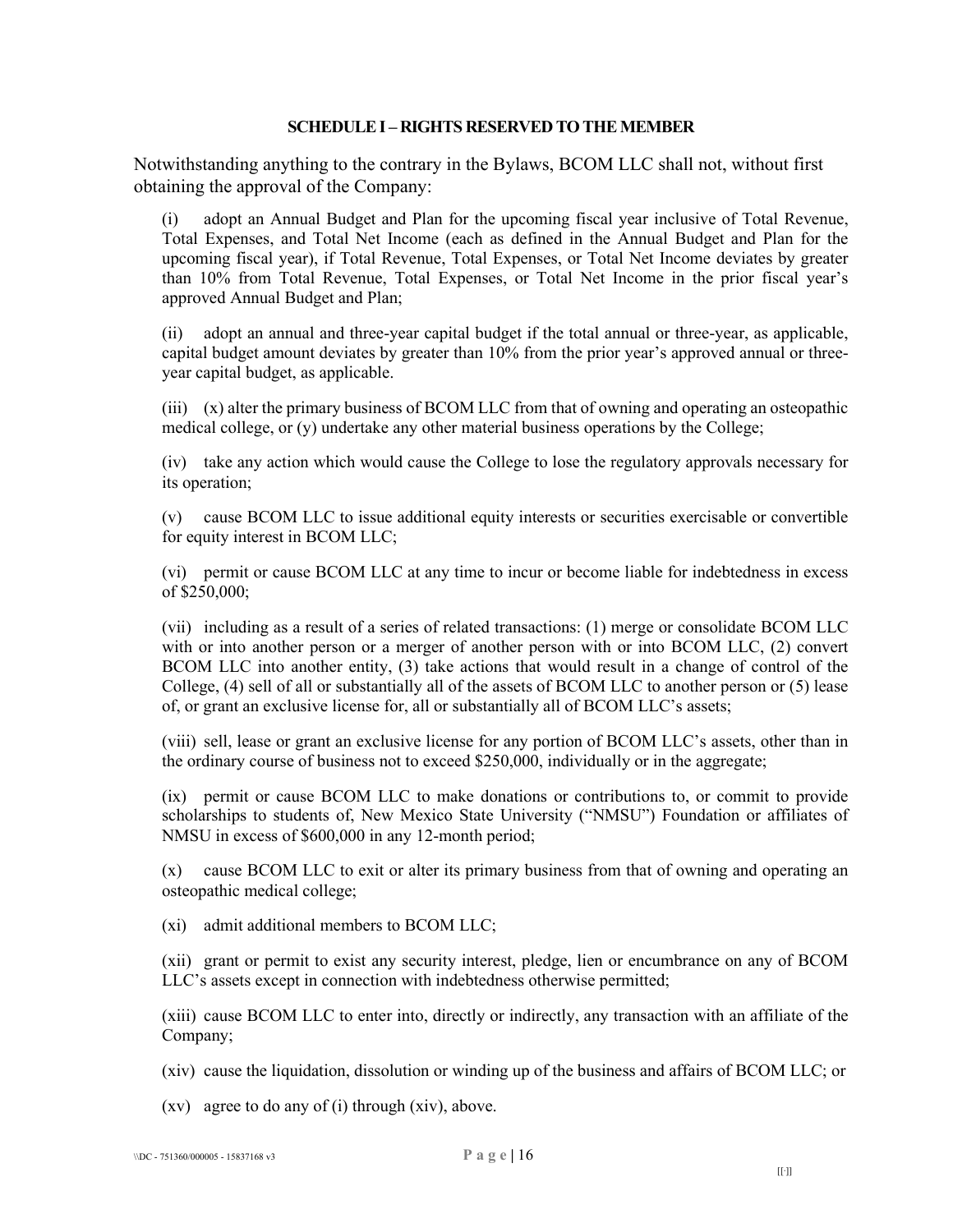## **EXHIBIT A: CONFLICT OF INTEREST POLICY**

<span id="page-16-0"></span>It is a policy of the Board of Trustees that all Members of the Board of Trustees shall disclose and avoid any actual or potential conflicts of interest pertaining to any decisions or matters before the Board of Trustees in which a Member of his or her immediate family has a conflict of interest, financial or otherwise.

A conflict of interest is defined as any contract, transaction, or other matter between the College and one or more of its Board of Trustees Members, or between the College and, other than BCOM LLC or the Company, any other corporation, firm, association, the College, or other entity in which one or more of the Board of Trustees Members are officers, directors, or Members and are financially or otherwise interested. No Member shall be disqualified from participating in deliberations or voting on issues solely because of affiliation with BCOM LLC, the Company, Rice University or TPG Rise.

No Member of the Board of Trustees may participate in any discussions of any matters other than to disclose a conflict, or vote on any matters before the Board of Trustees when such matters could result in a conflict of interest or financial gain or loss to the Member or the Member's immediate family. Such matters would include, but not be limited to, contracts to furnish goods and/or services, leases or purchase agreements of real or personal property, or such like matters which would result in conflict of interest or a financial gain or loss. Upon learning that a matter before the Board of Trustees could create a conflict of interest to a Member, that Member must make a full disclosure to the Board of Trustees of his or her financial interest in such manner, and the remaining Members shall determine whether the conditions require disqualification and if so, shall not further participate in any discussion of or decision on such matter. The failure of a member to make a disclosure as described herein may result in the avoidance of such agreement, contract, lease, or other matter at the discretion ofthe Board of Trustees. For the purpose of this policy, the term "immediate family" shall mean a Member's spouse, child/children, grandchild/grandchildren and the brothers, sisters, parents, grandparents, nieces or nephews of a Member or his or her spouse.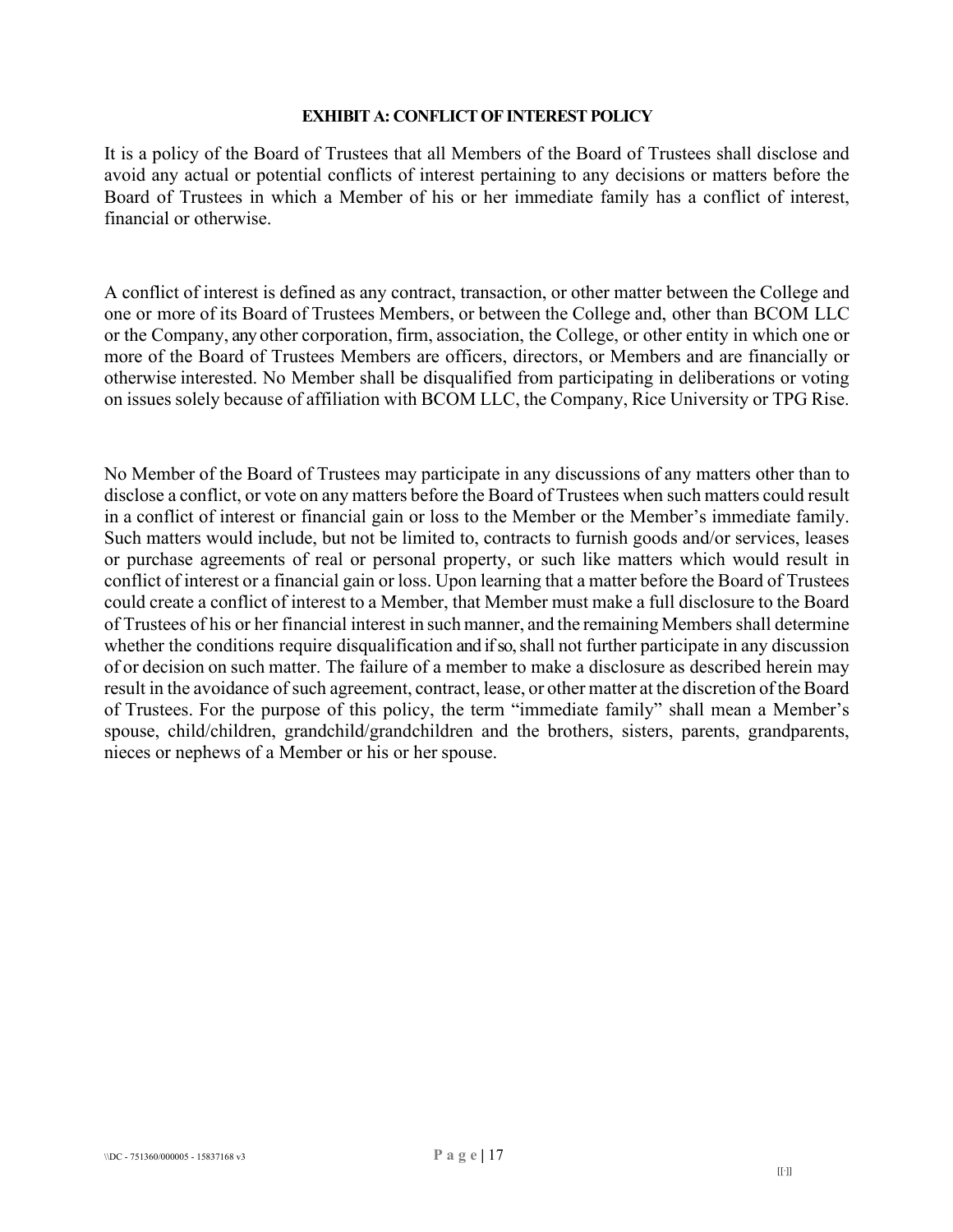## **EXHIBIT B: CONFLICT RESOLUTION POLICY**

<span id="page-17-0"></span>The Board of Trustees of the College provides and supports a system for resolving conflicts among the College's leaders and those under their leadership. The Board of Trustees acknowledges the following principles:

I. That the potential exists for conflicts to arise from time to time among those who participate in making decisions regarding operational, medical, social, or financial matters on behalf of the College or the College's customers.

II. That all conflicts shall be fairly and objectively resolved, whether the conflict is between administrators, managers, faculty members, employees, or the governors of thisCollege.

III. That all leaders of the College shall promote decision making that results in the appropriate use of power, protection of human rights, and consideration of organizational and societal issues, as reflected in the organization's mission and values statements.

IV. Upon knowledge or notification of unresolved conflicts level, the Chairman shall evaluate the nature of the conflict and develop an appropriate system of review and corrective action for each specific unresolved conflict.